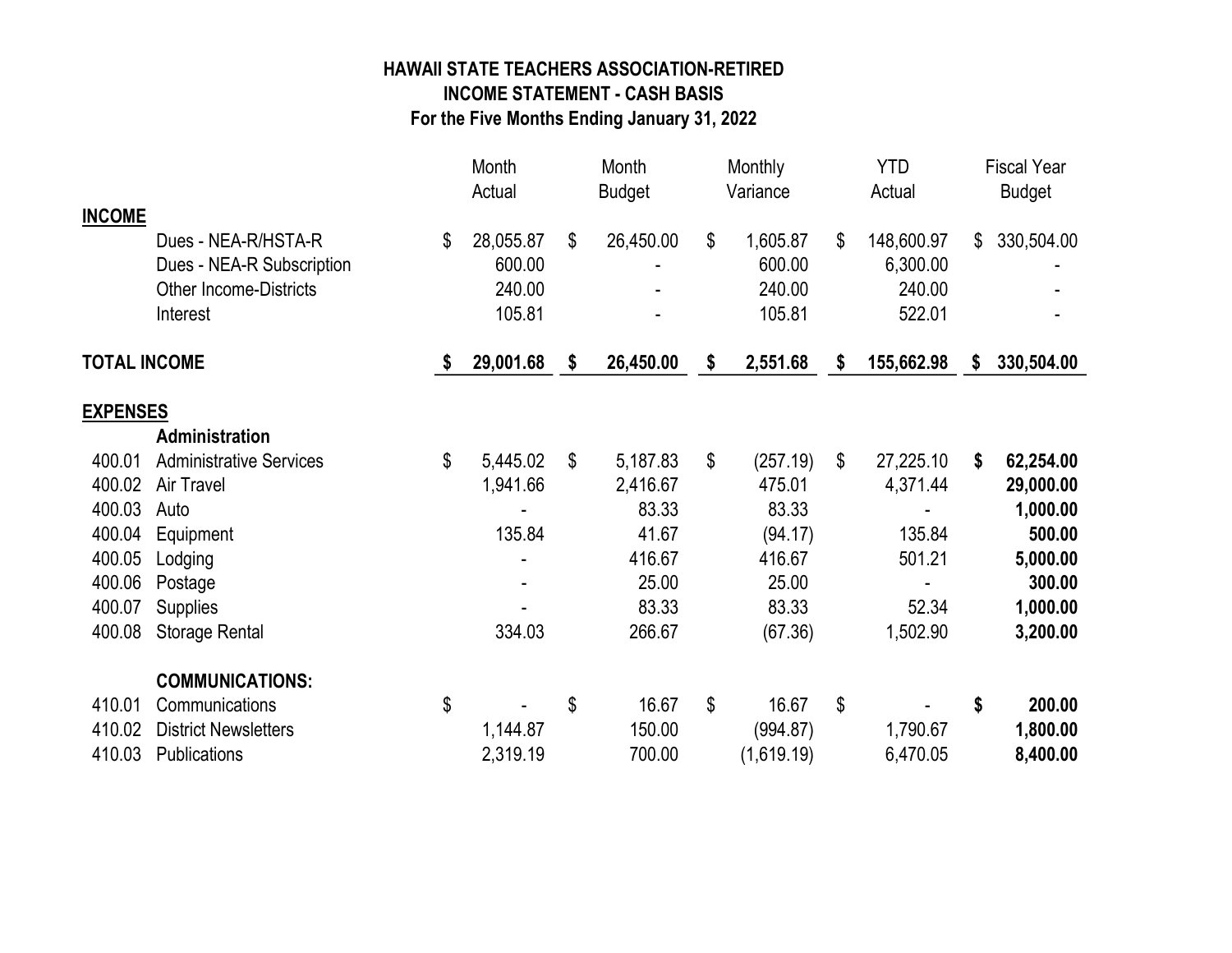|        |                                        | Month<br>Actual |          | Month<br><b>Budget</b> |          | Monthly<br>Variance |          | <b>YTD</b><br>Actual |           | <b>Fiscal Year</b><br><b>Budget</b> |           |
|--------|----------------------------------------|-----------------|----------|------------------------|----------|---------------------|----------|----------------------|-----------|-------------------------------------|-----------|
|        | <b>GOVERNANCE:</b>                     |                 |          |                        |          |                     |          |                      |           |                                     |           |
| 420.01 | <b>Executive Committee</b>             | \$              | 230.95   | \$                     | 250.00   | \$                  | 19.05    | \$                   | 1,129.92  | \$                                  | 3,000.00  |
| 420.02 | <b>Board of Directors</b>              |                 | 798.58   |                        | 333.33   |                     | (465.25) |                      | 3,822.43  |                                     | 4,000.00  |
| 420.03 | Delegate Assembly                      |                 |          |                        | 833.33   |                     | 833.33   |                      |           |                                     | 10,000.00 |
| 420.04 | <b>Community Club Allocations</b>      |                 |          |                        | 125.00   |                     | 125.00   |                      | 368.13    |                                     | 1,500.00  |
| 420.05 | District/Community Club Grants         |                 |          |                        | 500.00   |                     | 500.00   |                      | 533.55    |                                     | 6,000.00  |
| 420.06 | <b>District Allocations/Flat Grant</b> |                 | 2,569.01 |                        | 2,558.33 |                     | (10.68)  |                      | 6,540.33  |                                     | 30,700.00 |
| 420.07 | <b>District Awards</b>                 |                 |          |                        | 100.00   |                     | 100.00   |                      |           |                                     | 1,200.00  |
|        | <b>COMMITTEES:</b>                     |                 |          |                        |          |                     |          |                      |           |                                     |           |
| 420.09 | <b>Elections Committee</b>             | \$              | 305.74   | \$                     | 458.33   | \$                  | 152.59   | \$                   | 10,000.54 | \$                                  | 5,500.00  |
| 420.13 | <b>Pre-Retirement Committee</b>        |                 | 48.61    |                        | 250.00   |                     | 201.39   |                      | 68.61     |                                     | 3,000.00  |
| 420.16 | <b>Finance Committee</b>               |                 | 35.00    |                        | 58.33    |                     | 23.33    |                      | 44.10     |                                     | 700.00    |
| 440.01 | Legislative Action Team (GAU)          |                 |          |                        | 58.33    |                     | 58.33    |                      | 42.00     |                                     | 700.00    |
| 440.02 | Retirement Issues Comm. (GR)           |                 | 25.00    |                        | 500.00   |                     | 475.00   |                      | 142.97    |                                     | 6,000.00  |
| 450.03 | Bylaws (HSTA-CBR)                      |                 |          |                        | 16.67    |                     | 16.67    |                      |           |                                     | 200.00    |
| 450.04 | Elections (HSTA)                       |                 |          |                        | 16.67    |                     | 16.67    |                      |           |                                     | 200.00    |
| 450.05 | <b>Government Relations (HSTA)</b>     |                 |          |                        | 16.67    |                     | 16.67    |                      |           |                                     | 200.00    |
| 450.10 | Membership Services (HSTA)             |                 |          |                        | 8.33     |                     | 8.33     |                      |           |                                     | 100.00    |
| 450.16 | Human and Civil Rights (HSTA)          |                 |          |                        |          |                     |          |                      |           |                                     |           |
|        | <b>AFFILIATIONS AND TRAINING:</b>      |                 |          |                        |          |                     |          |                      |           |                                     |           |
| 420.08 | District/Comm. Club Pres. Meetings     | \$              |          | \$                     | 83.33    | \$                  | 83.33    | \$                   |           | \$                                  | 1,000.00  |
| 420.10 | <b>NEA-R Annual Meeting/NEA RA</b>     |                 |          |                        | 1,166.67 |                     | 1,166.67 |                      |           |                                     | 14,000.00 |
| 420.11 | NEA-R Leadership & Org. Conf           |                 |          |                        | 666.67   |                     | 666.67   |                      | 45.00     |                                     | 8,000.00  |
| 420.12 | <b>Other Activities</b>                |                 |          |                        | 41.67    |                     | 41.67    |                      |           |                                     | 500.00    |
| 420.14 | <b>President's Contingency</b>         |                 | 100.00   |                        | 41.67    |                     | (58.33)  |                      | 100.00    |                                     | 500.00    |
| 420.15 | Training                               |                 |          |                        | 566.67   |                     | 566.67   |                      | 279.90    |                                     | 6,800.00  |
| 450.02 | Affliate Dues & Act. (HARA, CON.)      |                 |          |                        | 541.67   |                     | 541.67   |                      | 6,145.00  |                                     | 6,500.00  |
| 450.06 | <b>HSTA Convention</b>                 |                 |          |                        | 41.67    |                     | 41.67    |                      |           |                                     | 500.00    |